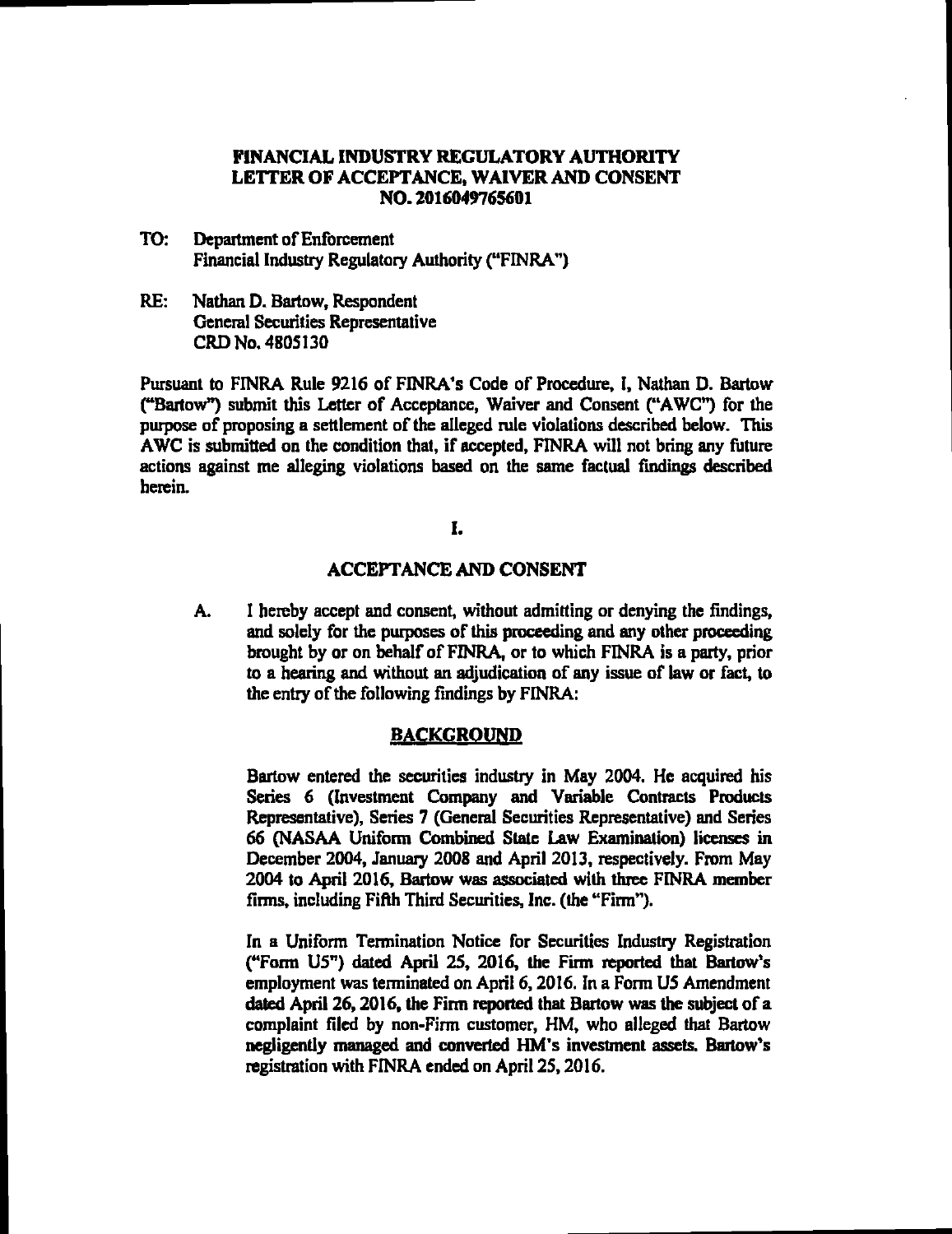Although Bartow is not currently associated with a FINRA member firm, he remains subject to FINRA's jurisdiction pursuant to Article V, Section 4 ofthe FINRA By-Laws.

# RELEVANT DISCIPLINARY HISTORY

Barlow has no prior relevant disciplinary history.

### **OVERVIEW**

Bartow failed to provide documents and information requested by FINRA Enforcement staff pursuant to FINRA Rule 8210, in violation of FINRA Rules 8210 and 2010.

# FACTS AND VIOLATIVE CONDUCT

On May 25, 2016, during the course of an investigation into the allegations contained in the above-referenced Form U5 Amendment, Enforcement staff sent Bartow a letter, pursuant to FINRA Rule 8210, requesting that he provide documents and information by June 2, 2016 (''8210 Request").

During a phone call on June 2, 2016, Bartow's counsel requested, and Enforcement staff granted, an extension of time through June 9, 2016 for Bartow to respond to the 8210 Request.

On June 9,2016, by voicemail and email to Enforcement staff, Bartow's counsel informed staff' that Barlow would not provide the requested documents and information. By this agreement, Bartow acknowledges that he received the 8210 Request and that he will not provide the requested documents and information at any time.

FINRA Rule 8210 authorizes FINRA, for purposes of conducting an investigation, to require a person associated with a FINRA member to "provide information orally. in writing, or electronically...with respect to any matter involved in the investigation..."

FINRA Rule 2010 requires an associated person to observe high standards of commercial honor and just and equitable principles of trade.

By failing to provide documents and information as requested by FrNRA Enforcement staff pursuant to FINRA Rule 8210, Bartow violated FINRA Rules 8210 and 2010.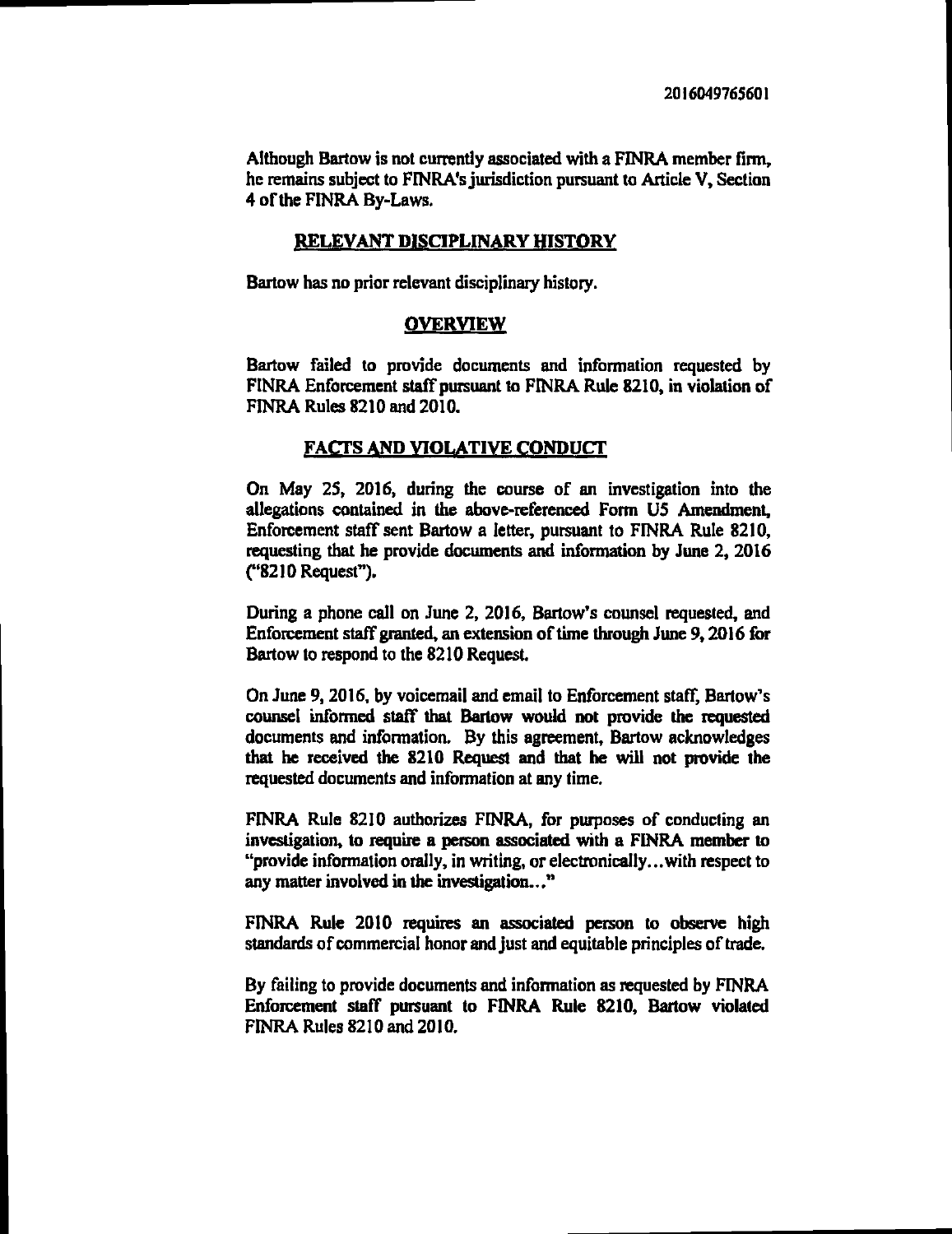B. I also consent to the imposition of the following sanctions:

A bar from associating with any FINRA member firm in any capacity.

I understand that if I am barrcd or suspended from associating with any FINRA member, I become subject to a statutory disqualification as that term is defined in Article IH, Section 4 of FINRA's By-Laws, incorporating Section 3(a)(39) of the Securities Exchange Act of 1934. Accordingly, I may not be associated with any FINRA member in any capacity, including clerical or ministerial functions, during the period of the bar or suspension (see FINRA Rules  $8310$  and  $8311$ ).

The sanctions imposed herein shall be effective on a date set by FINRA staff. A bar or expulsion shall become effective upon approval or acceptance of this AWC.

# KL

### WAIVER OF PROCEDURAL RIGHTS

I specifically and voluntarily waive the following rights granted under FINRA's Code ofProcedure:

- A. To have a Complaint issued specifying the allegations against me;
- B. To be notified of the Complaint and have the opportunity to answer the allegations in writing;
- C. To defend against the allegations in a disciplinary hearing before a hearing panel, to have a written record of the hearing made and to have a written decision issued; and
- D. To appeal any such decision to the National Adjudicatory Council ('NAC") and then to the U.S. Securities and Exchange Commission and a U.S. Court of Appeals.

Further, I specifically and voluntarily waive any right to claim bias or prejudgment of the Chief Legal Officer, the NAC, or any member of the NAC, in connection with such person's or body's participation in discussions regarding the terms and conditions of this AWC, or other consideration of this AWC, including acceptance or rejection of this AWC.

I further specifically and voluntarily waive any right to claim that <sup>a</sup> person violated the ex parte prohibitions of FINRA Rule 9143 or the separation of functions prohibitions of FINRA Rule 9144, in connection with such person's or body's participation in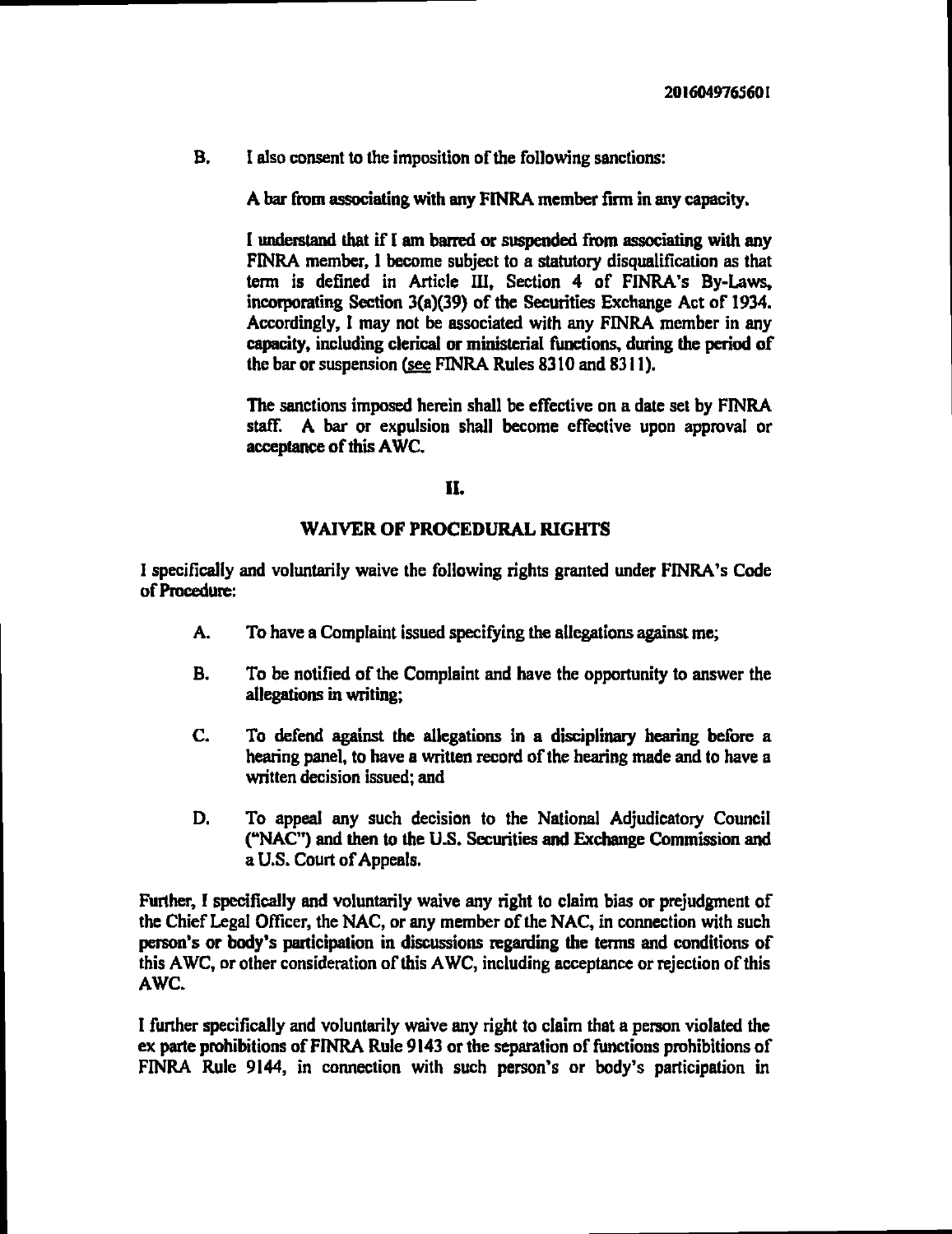discussions rcgarding the terms and conditions of this AWC, or other consideration of this AWC, including its acceptance or rejection.

### III.

### **OTHER MATTERS**

I understand that:

- A. Submission of this AWC is voluntary and will not resolve this matter unless and until it has been reviewed and accepted by the NAC, a Review Subcommittee of the NAC, or the Office of Disciplinary Affairs ('?ODA"), pursuant to FINRA Rule 9216;
- B. If this AWC is not accepted, its submission will not be used as evidence to prove any of the allegations against me; and
- C. Ifaccepted:
	- 1. this AWC will become part of my permanent disciplinary record and may be considered in any future actions brought by FINRA or any other regulator against me;
	- 2. this AWC will be made available through FINRA's public disclosure program in accordance with FINRA Rule 8313;
	- 3. FINRA may make <sup>a</sup> public announcement concerning this agreement and the subject matter thereof in accordance with FINRA Rule 8313; and
	- 4. I may not take any action or make or permit to be made any public statement, including in regulatory filings or otherwise, denying, directly or indirectly, any finding in thisAWC or create the impression that the AWC is without factual basis. I may not take any position in any proceeding brought by or on behalf of FINRA or to which FINRA is a party, that is inconsistent with any part of this AWC. Nothing in this provision affects my: (i) testimonial obligations; or (ii) right to take legal or factual positions in litigation or other legal proceedings in which FINRA is not a party.

I certify that I have read and understand all of the provisions of this AWC and have been given a full opportunity to ask questions about it; that I have agreed to its provisions voluntarily; and that no offer, threat, induccment, or promise of any kind, other than the terms set forth herein and the prospect of avoiding the issuance of a